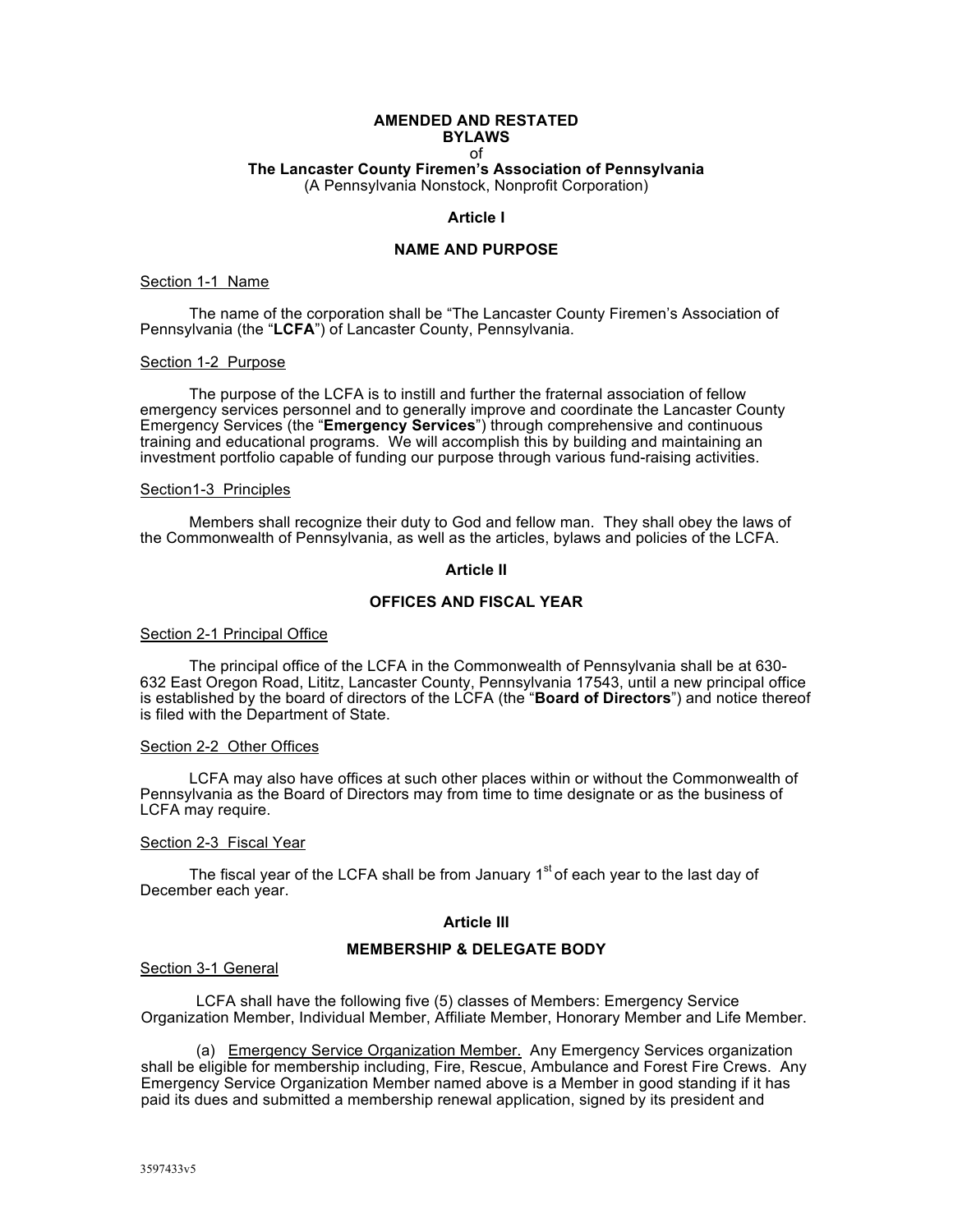secretary, by April 1st of each year. Member organizations shall have voting privileges as provided for in these bylaws. Any organization whose dues are not paid by due date will not be eligible to vote on any issue at the annual meeting of the LCFA (the "**Annual Meeting**") or any other meeting. Member organizations that pay their dues after the April 1st deadline will have voting privileges restored following the Annual Meeting and/or after payment of dues.

(b) Individual Member. Any individual who is a Member in good standing of any Emergency Services organization that is eligible for membership in the LCFA, may submit an application for Individual Membership. An Individual Member must have been a Member of the LCFA for at least one (1) year before being eligible for any benefit. Benefits shall be prescribed by the LCFA. Individual Members shall pay dues as prescribed in these bylaws. No voting privileges will be afforded an individual Member.

(c) Affiliate Member. Any individual or organization not otherwise eligible for membership but who is interested in and supports the objectives and principles of the LCFA may apply for Affiliate Membership status. Affiliate Members shall include, but shall not be limited to, state, county or out of area emergency service organizations and their Members. Affiliate Members shall not be eligible to serve as officers of the LCFA (hereinafter, "**Officers**") or Directors. Affiliate Members shall pay dues as prescribed in the by-laws. No voting privileges will be afforded an Affiliate Member.

(d) Honorary Member. Honorary Membership may be conferred on any person who has performed an outstanding service to the LCFA or an emergency service organization in general. Honorary Members shall not be eligible to serve as Officers or Directors of the LCFA and shall not be liable for the payment of dues. No voting privileges will be afforded an Honorary Member.

(e) Life Membership. Any individual member in good standing may be designated a Life Member by two-thirds affirmative vote of the Board of Directors. Life Members shall be exempt from the payment of dues and shall remain in the same Members status when originally designated a Life Member.

### Section 3-2 Delegates

Each Emergency Service Organization Member in good standing shall have the right to name one (1) of its members to serve as a delegate on the Delegate Body ("Delegates"). Each Emergency Service Organization Member shall name two (2) Alternate Delegates to the LCFA one of whom will be eligible to vote in the absence of a Delegate. Each Delegate shall serve at the pleasure of the Emergency Service Organization Member he or she represents, and until his or her successor shall have been named, and may be removed and replaced by such Emergency Service Organization Member at any time for any reason. If an Emergency Service Organization Member removes any of its Delegates, the president and secretary of such Member shall give written notice (on such Member's letterhead) to the president or the secretary of the LCFA. All Delegates term of office shall be from the Annual Meeting held on the first Saturday in June until the next Annual Meeting is called to order. All Delegates will become Members of the LCFA and shall serve as liaison between the Emergency Service Organization Member and the LCFA. Delegates are encouraged to attend all meetings of the LCFA.

### Section 3-3 Voting Rights of Members

The Delegate Body shall vote on all actions for which approval of the Members of the LCFA are required under the articles of incorporation of the LCFA (the "**Articles**"), these bylaws or the Nonprofit Corporation Law of 1988. Each Delegate shall have one (1) vote on any matter presented for the approval of the Members. Elected Officers or Directors that also serve as Delegates shall only have one (1) vote in all matters. Except as otherwise provided in these bylaws, the acts at a duly organized meeting of Delegates present entitled to cast at least a majority of the votes which all Delegates present and voting are entitled to cast shall be the acts of the Delegates.

### Section 3-4 Powers of Delegate Body

In addition to all of the matters required by law or by other provisions of these bylaws to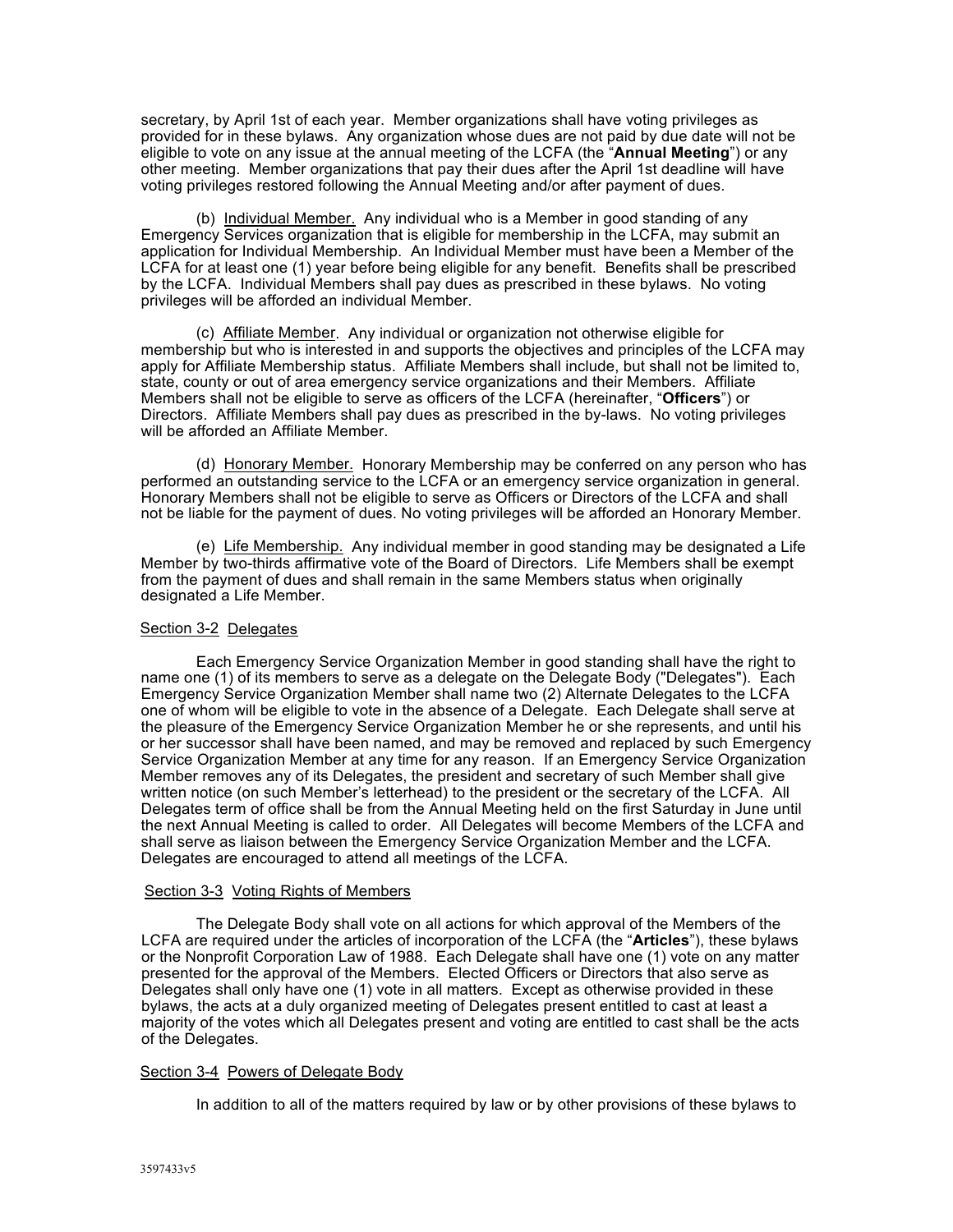be approved by the Members of the LCFA, the Delegate Body shall have the power to amend the Articles and these bylaws in accordance with the procedures set forth in Section 8-7 of these bylaws.

#### Section 3-5 Annual Meeting of Members

The Annual Meeting of the Members shall be held each year on the first Saturday in June at 9:00 A.M or at such other time and place as may be designated by the Board of Directors in order to transact such business as may be properly brought before such meeting.

#### Section 3-6 Meetings of Members

There shall be regular meetings of the Members as established by the Board of Directors. There shall be a quarterly meeting of the Members in the first month of each quarter of the calendar year at a date, time and place set forth by the board. The scheduling of meetings of the members shall be published by December  $1<sup>st</sup>$  of the previous year.

#### Section 3-7 Conduct of Meetings

Any Member who shall, at any meeting, make use of improper language, misbehave in any manner, or refuse to follow the instructions of the President, shall be subject to suspension at any, or all, meetings of the LCFA.

#### Section 3-8 Special Meetings of Members.

The Secretary of the LCFA shall call a special meeting of the LCFA's Members if so directed by resolution of the Board of Directors. The notice of any special meeting shall state the time, place and purpose thereof. All Members and Delegates shall receive written notice of the special meetings postmarked at least ten (10) days prior to date of meeting. Notice of the meeting shall also be sent by electronic means on file with the LCFA.

### Section 3-9 Revocation of Membership

Membership in the LCFA may be revoked for any violation of the Articles, these bylaws, or for any act detrimental to the welfare of the LCFA. The following procedures shall apply:

(a) Recommendation for removal of a Member must be presented at a regularly scheduled meeting of the Board of Directors.

(b) The board shall order the assembly of an investigation committee consisting of three (3) Directors, the President and the Secretary. The investigation committee shall investigate the charges filed against the Member and report its findings to the Board of Directors at the board's next regularly scheduled meeting.

(c) Two-thirds (2/3) of all votes cast by the Directors present at the meeting shall be required to revoke a membership. The decision of the Directors is subject to appeal to the Members at the next regular meeting of the Members. Failure to appeal the decision at said meeting of the Members will render the vote final. Upon appeal, a quorum of Delegates representing two (2) or more Organizational Members is required to bring the issue to a vote. A two-thirds (2/3) majority of all votes cast is required to overturn the decision of the Board of Directors. During the appeal process, the Delegates representing the Member appealing the decision of the Directors shall not be eligible to vote.

#### Section 3-10 Membership Dues

The Board of Directors shall levy annual dues upon the Members in such amounts as may be determined by the board. Such dues shall be imposed upon all Members either alike or in different amounts or proportions. Membership dues shall be payable at such times and by such methods of collection as the Board of Directors may prescribe. The Board of Directors may make policies necessary to enforce the collection of dues, including provisions for termination of membership, upon reasonable notice, for nonpayment of such dues and for reinstatement of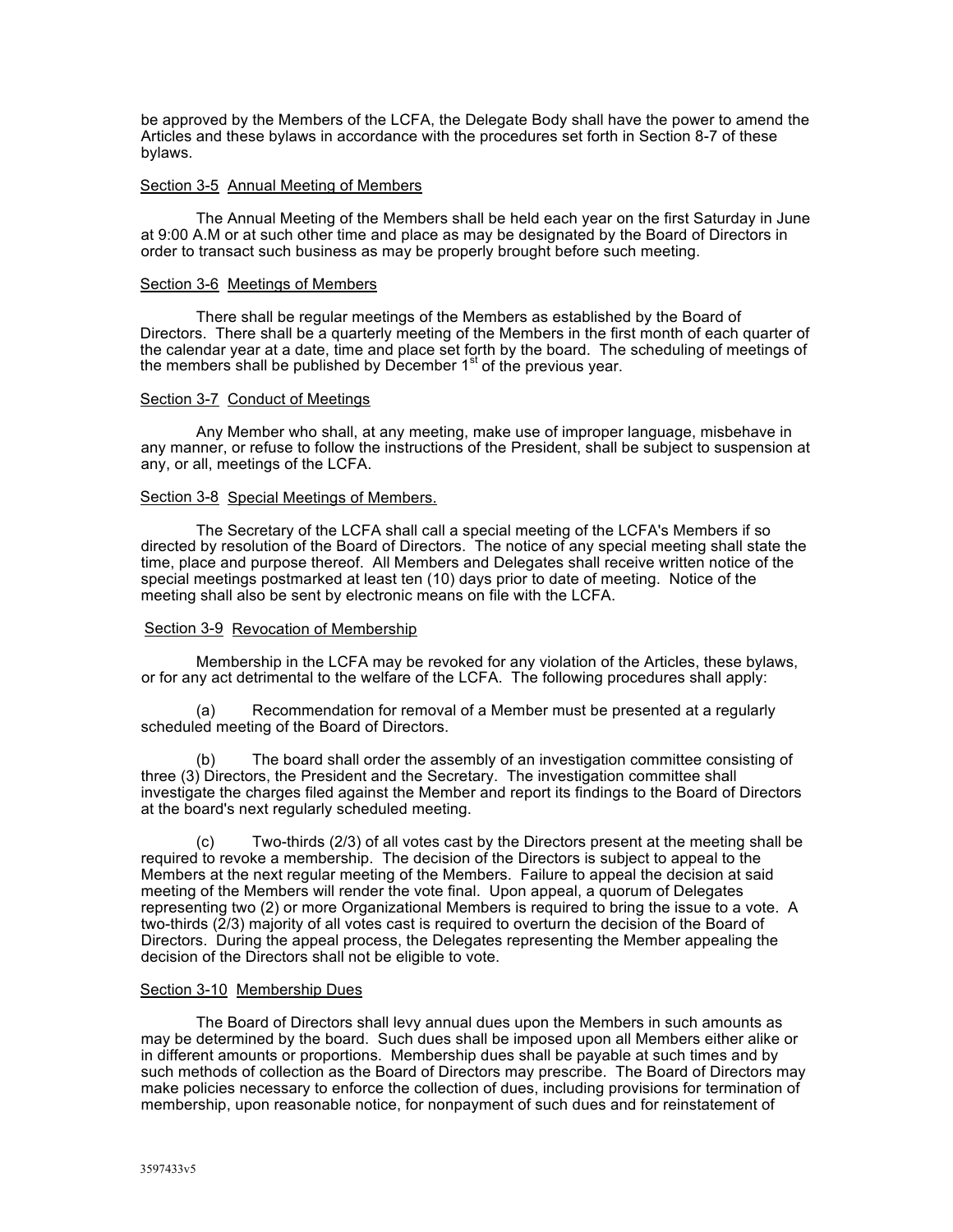membership. Unless the board provides otherwise in writing, the membership of any Member, other than an Emergency Service Organization Member, shall be revoked for non-payment of dues thirty (30) days after the due date; provided, however, an additional thirty (30) days grace period shall be extended after which the Member shall apply for a new membership in the regular manner, and be subject to the same conditions as new Members. Any organizational Member whose dues are not paid when due is not eligible to vote. If dues are more than one (1) year in arrears or the Member organization has withdrawn its Membership, the organization may be readmitted to Membership by paying the current annual organizational dues plus twenty-five dollars (\$25) and shall have no voting privileges for a period of one (1) year after date of readmission. All membership applications must be presented before the Board of Directors for recommendation at the next regular meeting of the LCFA. Membership dues for Emergency Service Organization Members and Individual Members shall be a reasonable amount approved from time to time by the Delegate Body; and, the current amount approved by the Delegate Body is an amount not to exceed the sum of twenty-five dollars (\$25).

### Section 3-11 Quorum.

Unless otherwise provided in these bylaws, a quorum shall consist of the presence of the Delegates entitled to cast at least one-fifth (1/5) of the votes which all Delegates are entitled to cast on the matters to be acted upon at the meeting. All properly registered Delegates will be eligible to cast one vote on behalf of their Member organization and in their absence an alternate Delegate may cast the vote.

## **Article IV**

# **BOARD OF DIRECTORS**

## Section 4-1 Powers

Except for such powers as are reserved to the Members of the LCFA (the "**Members**") pursuant to the Nonprofit Law of 1988, as amended, or as otherwise expressly provided in these bylaws, the Board of Directors shall be responsible for establishing policy and goals for the LCFA, and shall have full power to conduct, manage, and direct the business and affairs of the LCFA, and all powers of the LCFA are hereby granted to and vested in the Board of Directors.

### Section 4-2 Numbers, Terms and Qualifications

The Board of Directors shall consist of twelve (12) individuals of majority age and a candidate for Director must have been an Individual Member or a Delegate of the LCFA for the twelve (12) months immediately preceding the month of the election. Directors shall be elected by the Delegates at the Annual meeting of Members. There shall be no more than two (2) Directors from the same Emergency Service Organization serving on the Board of Directors at any given time. There shall be three classes of Directors with four Directors in each class. Terms of office shall be staggered so that at each Annual Meeting one class of four (4) Directors shall be elected. The initial members of the Board of Directors and their respective class and term is set forth on Exhibit A attached hereto and incorporated herein by reference. After the first election cycle, Directors shall each be elected for three (3) year terms. The term for each Director shall begin immediately following the announcement of the election results. The President shall cast the tie-breaking ballot, if such a situation occurs, and he or she must hold his or her ballot until the results of the vote is announced. The President then announces the results of his or her ballot.

(a) Each Director elected by the Delegate Body shall serve until the Delegate Body elects his or her successor.

(b) If a Director desires to resign, he or she shall give written notice to the President or the Secretary. The resignation shall take effect on the date of the receipt of such notice or at any later time specified therein and, unless otherwise specified therein, the acceptance of such shall not be necessary to make it effective.

(c) The Board of Directors shall have the authority to remove from office any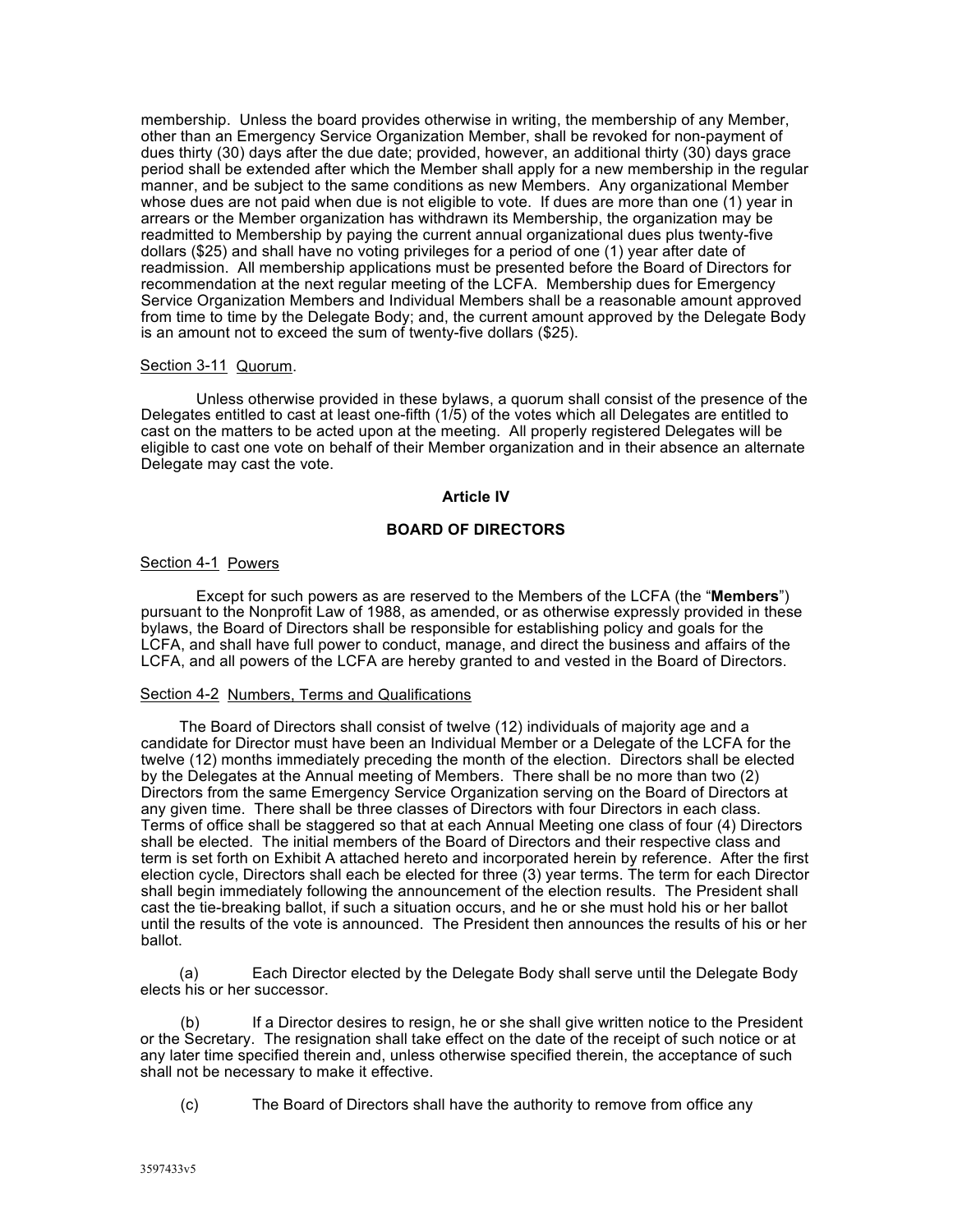Director for failure to perform his or her duties for a period of three (3) consecutive months. The Director shall be notified at least seven (7) days prior to any meeting that might cause the action of removal. A two-third (2/3) majority vote of all Directors currently in office shall be required to remove any Director.

(d) Any vacancy or vacancies in the Board of Directors because of death, resignation, or removal may be filled by a majority vote of the remaining members of the Board of Directors though less than a quorum at any regular or special meeting. A Director appointed to fill the position of a vacancy due to death, resignation or removal shall be of the same class and serve for the remaining term of the Director whom he or she replaces.

### Section 4-3 Annual Meetings

The Annual Meeting of the Board of Directors shall be held in the month of June after the Annual Meeting of the Members on such date and at such time as the board may fix. At said meeting, the Board of Directors shall fulfill the requirements of these bylaws and such other business as may properly be brought before the Board. The Board of Directors at their Annual Meeting shall elect Officers for the offices whose terms have expired. The Officers shall be elected by a majority vote of the Board of Directors.

### Section 4-4 Regular Meetings

Regular meetings of the Board of Directors shall be held not less than once each month at such times and places as shall be designated annually by the Board. If the date fixed for any such regular meeting is a legal holiday, then the same shall be held on the next succeeding business day, or at such other time as may be determined by resolution of the Board of Directors. At such meetings, the Directors shall transact such business as may properly be brought before the meeting. Notice of regular meetings need not be given.

### Section 4-5 Special Meetings

Special meetings of the Board of Directors shall be held whenever called by the President or by five (5) or more of the Directors. Directors shall receive written notice of the special meetings postmarked at least ten (10) days prior to date of meeting. Notice of the meeting may also be sent by electronic means on file with the LCFA. Every such notice shall state the date, time and place of the meeting. The business to be transacted at any special meeting of the board must be specified in the notice of the meeting.

## Section 4-6 Quorum, Manner of Acting, and Adjournment

Except as otherwise provided in these bylaws, the presence of a majority of the Directors in office shall be necessary in order to constitute a quorum for the transaction of business at a meeting. Except as otherwise specified in the Articles or these bylaws, or provided by statute, the acts of a majority of all votes cast by Directors at a meeting at which a quorum is present shall be the acts of the Board of Directors.

Except as otherwise provided by law, in the absence of a quorum, a majority of the Directors present and voting may adjourn the meeting from time to time until a quorum is present. The Directors shall act only as a board and the individual Directors shall have no power as such, except that any action which may be taken at a meeting of the Directors may be taken without a meeting if consent or consents in writing setting forth the action so taken shall be signed by all of the Directors in office and shall be filed with the Secretary of the LCFA.

### Section 4-7 Compensation

The Directors shall not be compensated for their services as such. Directors shall be reimbursed for actual expenditures incurred while acting on behalf of the LCFA upon presentation of receipts of such expenditures to the Treasurer.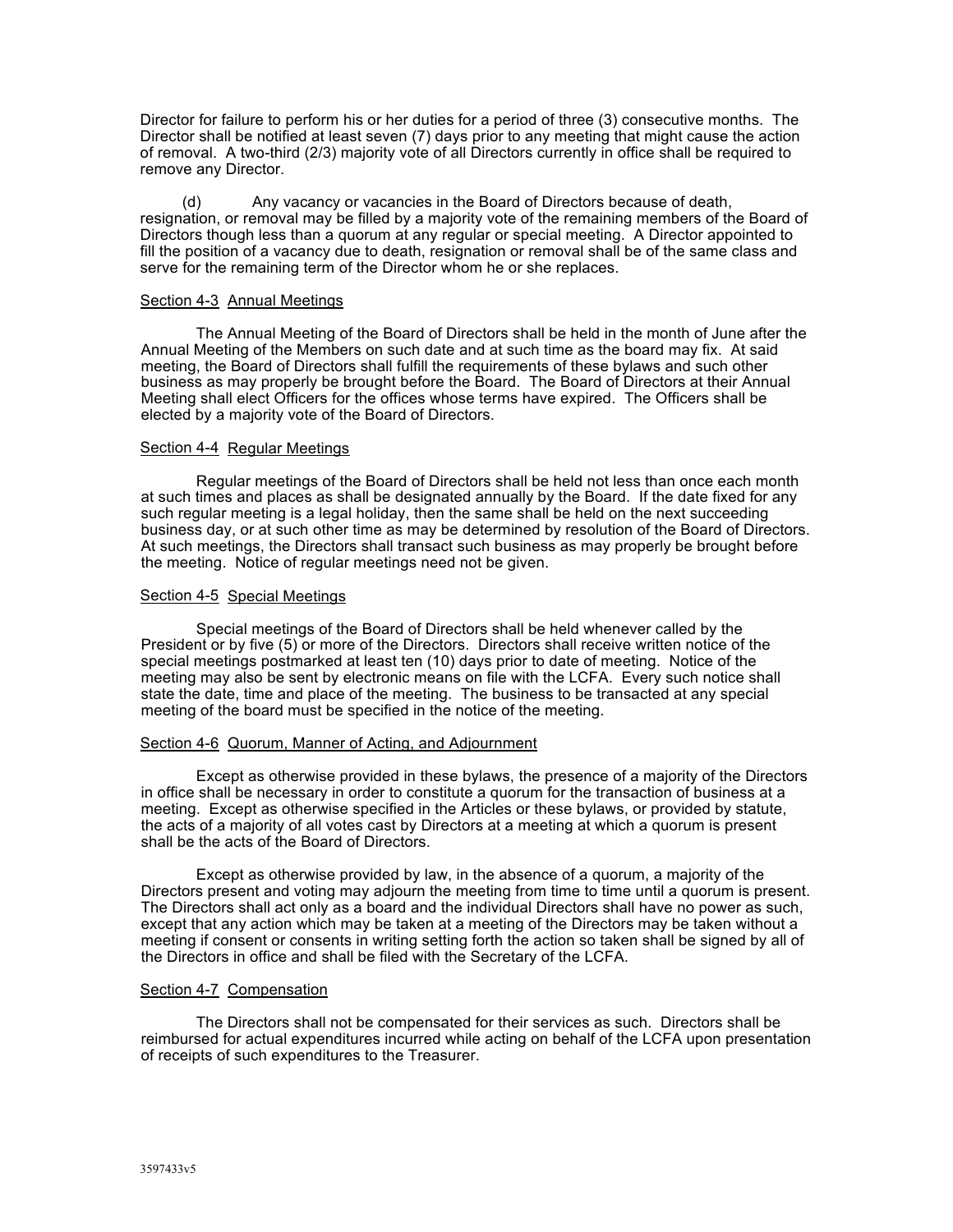#### Section 4-8 Organization

At every meeting of the Board of Directors, the President (or, in the case of a vacancy in the office or absence of the President, one of the following Officers present in the order stated: the Vice President of Finance, then the Vice President of Operations, if there be one shall preside, and the Secretary (or, in the absence of the Secretary, the Assistant Secretary, or in the absence of the Secretary and the Assistant Secretary, any person appointed by a majority of the Directors present) shall act as the Secretary.

#### Section 4-9 Proxy Votes

A Director who is unable to attend a meeting may, by written notice to the secretary, vote on any matter of business. If the written direction to the secretary is clear, the secretary may act as proxy for the absent Director pursuant to Section 5759 of the Pennsylvania Nonprofit Law of 1988 and may cast a vote on behalf of the absent Director, and such vote shall be treated as if the Director was present at the meeting and voted on such matter. Every proxy shall be filed with the Secretary.

#### **Article V**

### **NOTICE - WAIVERS - MEETINGS**

#### Section 5-1 Notice, What Constitutes

Whenever written notice is required to be given to any person under the provisions of the Articles, these bylaws, or the Nonprofit Corporation Law of 1988, it may be given to such person, either personally or by sending a copy thereof by first class or express mail, postage prepaid, or by facsimile transmission, to the address of the person (or to his or her facsimile number) appearing on the books of the LCFA for the purpose of notice. If the notice is sent by mail or courier service, it shall be deemed to have been given to the person entitled thereto when deposited with the United States Postal Service or courier service for delivery to such person, or, in the case of facsimile transmission, when dispatched. A notice of a meeting shall specify the place, day, and hour of the meeting and such other information as may be required by the Articles, these bylaws, or the Nonprofit Corporation Law of 1988. Use of electronic mail shall be considered a secondary means of notification, and by itself, shall not satisfy the intent of this section.

#### Section 5-2 Waivers of Notice

Whenever any written notice is required to be given under the provisions of the Articles, these bylaws, or the Nonprofit Corporation Law of 1988, a waiver thereof in writing, signed by the person or persons entitled to such notice, whether before or after the time stated therein, shall be deemed equivalent to the giving of such notice. Neither the business to be transacted at nor the purpose of the meeting need be specified in the waiver of notice of such meeting.

Attendance of a person, either in person or by proxy, at any meeting, shall constitute a waiver of notice of such meeting, except where a person attends a meeting for the express purpose of objecting, at the beginning of the meeting, to the transaction of any business because the meeting was not lawfully called or convened.

#### Section 5-3 Conference Telephone Meetings

One or more persons may participate in a meeting of the Directors or of a committee by means of conference telephone or similar communications equipment by means of which all persons participating in the meeting can hear each other. Participation in a meeting pursuant to this Section 5-3 shall constitute presence in person at such meeting.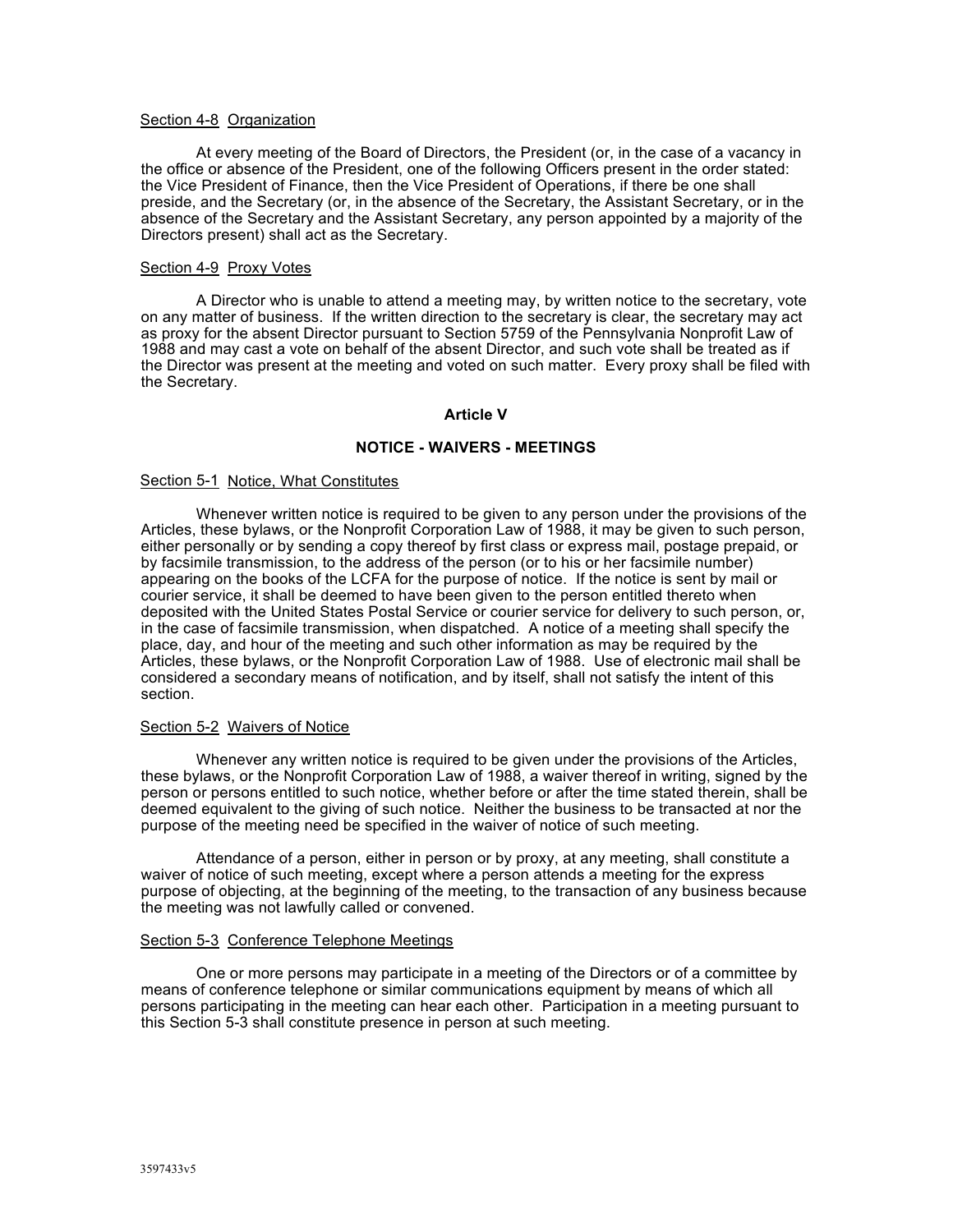## **Articles VI**

## **OFFICERS, EMPLOYEES AND COMMITTEES**

#### Section 6-1 Numbers, Qualification and Designation

The Officers shall be a President, Vice President of Finance, Vice President of Operations, Secretary, Treasurer, Financial Secretary and such other Officers as may be appointed in accordance with the provisions of this Section and Section 6-5. No person may hold more than one Officer office. All Officers shall be natural persons of majority age, the Treasurer and the Financial Secretary may be a corporation or a natural person of majority age.

#### Section 6-2 Qualifications.

Each Officer must be a Member in good standing.

#### Section 6-3 Appointment and Term of Office

The Officers, except those appointed pursuant to Section 6-5 of this Article, shall be appointed annually by the Board of Directors at their Annual Meeting, and each such Officer shall hold office until the next Annual Meeting or until a successor shall have been duly chosen and qualified, or until his or her earlier death, resignation, or removal.

## Section 6-4 Re-Appointment.

Any Officer may serve until such Officer's successor has been selected and qualified, or until his earlier death, resignation or removal.

#### Section 6-5 Other and Subordinate Officers

The Board of Directors may from time to time appoint such other Officers or other agents as the business of the LCFA may require, including one or more assistant secretaries. and one or more assistant treasurers, each of whom shall hold office for such period, have such authority, and perform such duties as are provided in these bylaws, or as the Board of Directors may from time to time determine. The term of these Officers or agents shall not exceed the term of the appointed Officers of the LCFA. Officers or agents appointed pursuant to this Section 6-5 shall not be entitled to vote on matters brought before the Board.

#### Section 6-6 Resignations

Any Officer or agent may resign at any time by giving written notice to the Board of Directors or to the President or the Secretary of the LCFA. Any such resignation shall take effect at the date of the receipt of such notice or at any later time specified therein, and, unless otherwise specified therein, the acceptance of such resignation shall not be necessary to make it effective.

#### Section 6-7 Removal

Any appointed Officer, committee or other agent of the LCFA may be removed, either with or without cause, by the Board of Directors or other authority which elected or appointed such Officer, committee, or other agent. The appointment of an Officer or employee or other agent shall not of itself create contract rights unless set forth in writing.

#### Section 6-8 Vacancies

A vacancy in any office due to death, resignation, removal, disqualification, or any other cause shall be filled by the Board of Directors in accordance with Section 6-5 of this Article, and, if the office is one for which these bylaws prescribe a term, shall be filled for the unexpired portion of the term.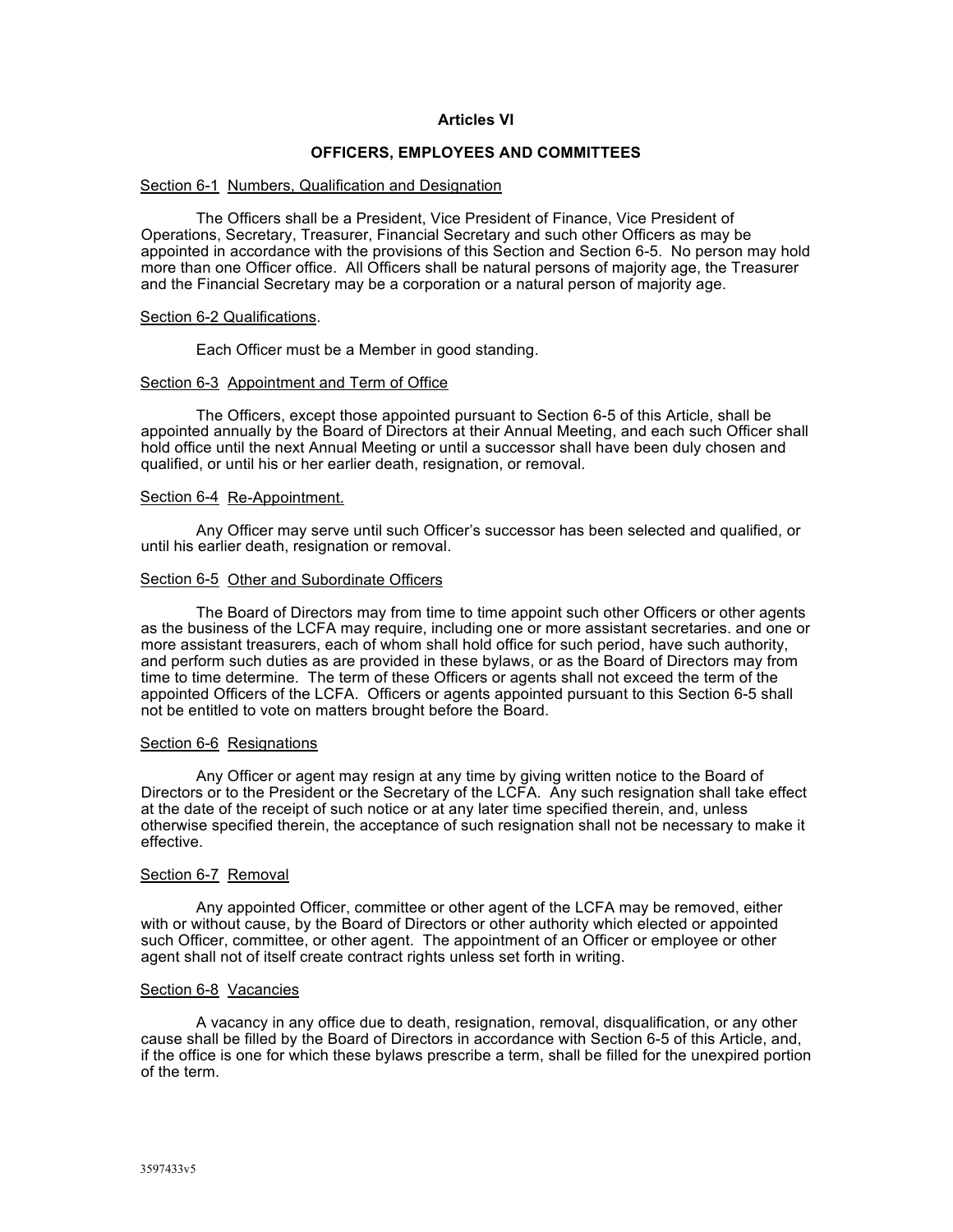### Section 6-9 General Powers

All Officers as between themselves and the LCFA shall have such authority and perform such duties in the management of the LCFA as may be provided by or pursuant to resolutions or orders of the Board of Directors, or, in the absence of controlling provisions in the resolutions or orders of the Board of Directors, as may be determined by or pursuant to these bylaws.

#### Section 6-10 The President's Duties

The President shall be the chief operating officer and shall supervise the operation of the business of the LCFA and shall preside at all meetings of the Members and the Board of Directors and shall be an ex-officio Member of all committees. The President shall sign, execute, and acknowledge, in the name of the LCFA, deeds, mortgages, bonds, contracts, or other instruments authorized by the Board of Directors, except in cases where the signing and execution thereof shall be expressly delegated by the Board of Directors, or by these bylaws, to some other Officer or agent of the LCFA; and, in general, shall perform all duties incident to the office of president and such other duties as from time to time may be assigned by the Board of Directors. The President shall be bonded for such terms and amounts as shall be determined by the Board of Directors. The President should attend Emergency Service Organization Members' functions when invited or designate a representative in his or her absence.

#### Section 6-11 Vice Presidents' Duties

The Vice Presidents shall in the absence or disability of the President assume all duties, responsibilities and powers of that office and shall perform all other duties of such person's respective office as set forth in these bylaws or as directed by the Board of Directors. The Vice President of Finance shall also coordinate the activities of the Finance Committee, Nominating Committee, Membership Committee, Judges of Election, Annual Meeting Committee, and oversee all insurance of the Officers, committee bonds, investments and property. The Vice President of Operations shall coordinate the activities of all Firemen's Association employees, maintain all property of the association, Executive Committee, Fire Expo Committee, Fire School Operations Committee, Fire Safety Education Committee, Law and Legislative Committee and any other special committees appointed by the Board of Directors, and shall maintain the International Fire Service Training Association Manuals and LCFA publications.

#### Section 6-12 The Secretary's Duties

The Secretary shall attend all meetings of the Board of Directors and shall record all the votes of the Directors and the minutes of the meetings of the Board of Directors and of committees of the board in a book or books to be kept for that purpose; and shall see that notices are given and records and reports properly kept and filed by the LCFA as required by law; and, in general. The Secretary shall perform all duties incident to the office of secretary and such other duties as may from time to time be assigned by the Board of Directors or the president.

### Section 6-13 The Treasurer's Duties

The Treasurer shall keep permanent records that track gross income, receipt and disbursements of the association, including the number of members and dues collected. These records should be available for inspection by an authorized representative of a Member organization. The Treasurer shall also: (a) chair the Finance Committee and prepare the budget for adoption by the LCFA, (b) receive all monies from the Financial Secretary or from other committees and volunteers counting monies received provide a receipt and deposit immediately all monies in the name of the LCFA at a bank approved by the Board and retain a copy of the deposit slip for any deposit made. (c) Pay all bills as authorized by the Board on receipt of payment authorization by the President or his/her designee by secure two (2) authorized signatures on all checks from any two (2) elected Officers (with the exception of the secretary or Officer by blood, marriage, or living in the same household), (d) keep an accurate record of receipts and disbursements in a ledger or financial software program, which is a permanent record of the LCFA (e)report expenditures to the membership as they relate to the budget adopted by the LCFA (f) prepare and present a Treasurer's Report at every Association and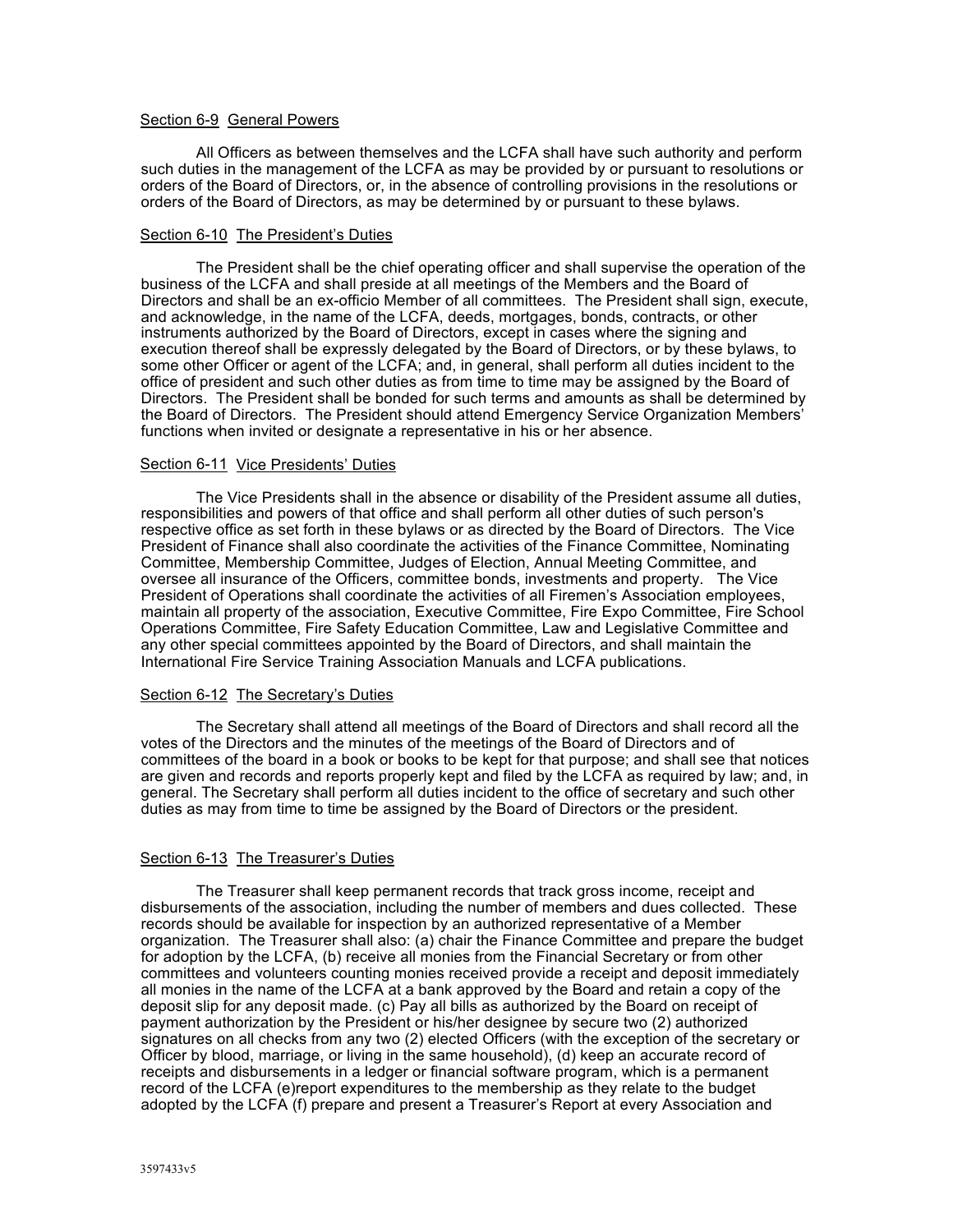Board meeting and at other times, if requested by the LCFA (g) be responsible for completing and forwarding all necessary reports required by Federal, State and local authorities for insurance and for filing all tax returns and other forms required by government agencies, (h) make an Annual Financial Report to the LCFA that includes gross receipts and disbursements for the year, (i) Maintain continuous and direct communication with the President regarding finances, (j) advise Board members of the status of the treasury and their individual budgets (k) keep the financial operations in conformity with Federal, State, and local requirements and mandates, and (l) become aware of deadlines (including postmark dates) for all financial transactions. The Treasurer shall be bonded by the LCFA. Treasurers are encouraged to attend continuing education seminars or classes regarding financial operation of non-profits entities. The Treasurer may be assisted with clerical duties by the clerical staff.

## Section 6-14 The Financial Secretary's Duties

The Financial Secretary shall: (a) receive all monies received by and due to the LCFA, (b) provide a receipt for all monies received for the association and turn funds over to the treasurer for deposit in the LCFA's bank account, (c) keep an accurate record of all receipts and payment authorization for the Treasurer's financial records, (d) perform monthly bank reconciliation, (e) prepare and sign all payment authorizations as approved by the Board or the LCFA, and forward payment authorizations to the President or his/her designee for signature, (f) prepare and present a Financial Secretary's Report at Association and Board meetings and at other times when requested by the LCFA, which must include an accurate record of all receipts, deposits and authorizations for payment, (g) report all funds deposited to the Treasurer in the Annual Financial Report to the LCFA, and perform such other duties as may be delegated to the Financial Secretary by the President or Treasurer. The Financial Secretary may be assisted with clerical duties by the clerical staff. The Financial Secretary shall be bonded by the LCFA. Financial Secretaries are encouraged to attend continuing education seminars or classes regarding financial operation of non-profits entitles. The Financial Secretary may delegate responsibilities to the corporation's certified public accountants.

## Section 6-15 Committees

The Board shall establish an Executive Committee, Finance Committee, and a Nominating Committee. The Chairperson of each committee must also serve on the Board of Directors.

### Section 6-16 Executive Committee

The Executive Committee shall consist of voting and non-voting members. The Board of Directors shall appoint at least three and no more than five Directors (at least one Director from each class) to serve as the voting members of the Executive Committee. The President and the Recording Secretary shall serve in an advisory capacity only, as non-voting members of the Executive Committee. of the President, Vice Presidents, Recording Secretary, Treasurer and the Financial Secretary of the LCFA. The Executive Committee may exercise all powers of the Board of Directors at all times when the Board in not in session. The Executive Committee will elect a chairperson, who shall be a Director. The Executive Committee shall retain an accountant for the purposes of auditing the Financial Records of the LCFA and filing of the necessary tax returns. The Executive Committee may also retain a solicitor for advice and counsel. The chairperson shall present a full report of all Executive Committee decisions to the Board of Directors at the next scheduled meeting of the board. At least three Directors serving on the Executive Committee must be present to constitute a quorum at any meeting of the Executive Committee. Meetings of the Executive Committee shall be monthly, or when called by the Secretary, at the request of the President or committee chairperson, or on petition of one-half of the members of the Executive Committee.

### Section 6-17 Finance Committee

The Finance Committee shall consist of the Treasurer and such Directors as may be appointed by the Board of Directors. The maximum number of additional members of the Finance Committee shall be such number as the board shall, from time to time, determine. The additional members shall be elected by the board by vote of a majority of the Board and shall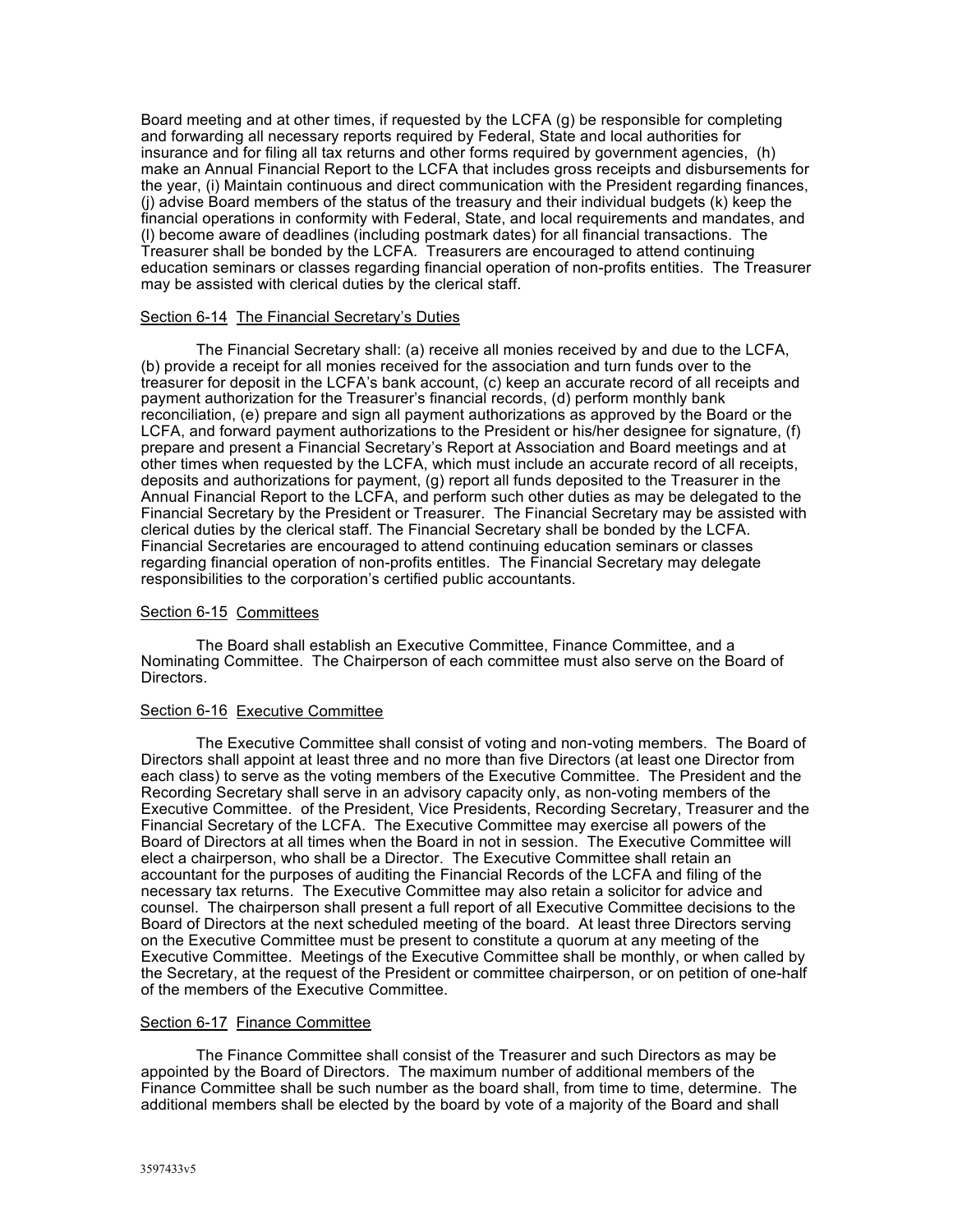hold office at the pleasure of the Board, or for such time as the Board shall designate. Vacancies may at any time be filled by a vote of a majority of the Board. The Finance Committee shall: (a) prepare the annual budget of the LCFA and present it to the board; (b) keep informed at all times of the financial status of the LCFA in relation to the budget; (c) keep adequate insurance coverage; (d) approve large budgetary and extraordinary expenditures; (e) review methods of financial reporting; (f) make recommendations as necessary concerning the selection of the LCFA's auditors; and (g) review and make recommendations concerning the financial statements of the LCFA. A majority of the Finance Committee members shall constitute a quorum at any meeting of the Finance Committee. Meetings of the Finance Committee shall be called by the Secretary, at the request of the Treasurer or any two (2) members of the Finance Committee.

#### Section 6-18 Nominating Committee

The Nominating Committee shall consist of the Executive Committee. Vacancies shall be filled by a vote of a majority of the Board of Directors. The Nominating Committee shall identify, interview, and recommend to the appropriate body individual Members qualified to serve as Directors. A majority of the Nominating Committee Members shall constitute a quorum at any meeting of the Nominating Committee. Meetings of the Nominating Committee shall be called by the Secretary, at the request of the committee chairperson or on petition of one-half of the members of the Nominating Committee. The Nominating Committee shall present their slate of nominees at the April meeting of the association. At the April meeting of the LCFA, the President may accept nominations from the floor for all elected positions of the LCFA provided that the potential nominee is present or any Members at the meeting has a letter of acceptance from the potential nominee.

### Section 6-19 Judges of Election

In advance of any meeting of the Members, the Board of Directors may appoint judges of election, who shall consist of three (3) Members in good standing: one (1) judge, one (1) teller, and one (1) clerk. A member of the Executive Committee shall act as an observer to the Judges of Election. In case any Member appointed as a judge fails to appear or fails or refuses to act, the vacancy may be filled by appointment made by the Board of Directors in advance of convening the meeting. A secure ballot box shall be provided for all ballots. At the Annual Meeting, the President shall declare at what time the ballot box is closed and instruct the Judges of Election to tally the ballots.

## Section 6-20 Other Committees

The Board may from time to time appoint such other committees as the Board determines to be appropriate. The Board shall determine the charters and purposes of all other committees which it establishes and shall appoint, and remove, all members thereof

### Section 6-21 Committee Guidelines

All Committees of the LCFA shall appoint a Chairman of their respective committee. The Chairman shall notify all Members (including the President) of all meetings. A majority of the Members of the Committee at a meeting shall constitute a quorum. The Committee shall act on routine matters and make recommendations to the Board. Committee Chairmen shall be responsible for the function of the Committee and shall see that all current business is resolved promptly. All Committees shall receive approval of the Board prior to obligating the LCFA to any expenditure of funds. A budget allowance will be provided for all Committees having regular reoccurring expenses or other anticipated expenses. Any Committee that is authorized to conduct general business activities on behalf of the LCFA shall be allowed to collect and disburse funds related to its activity in accordance with policy established by the Board. The Committee Member, or Members handling the funds, will be bonded by the LCFA and shall make all records of the Committee available for audit on demand. All Committee members shall be Members of the LCFA and in good standing.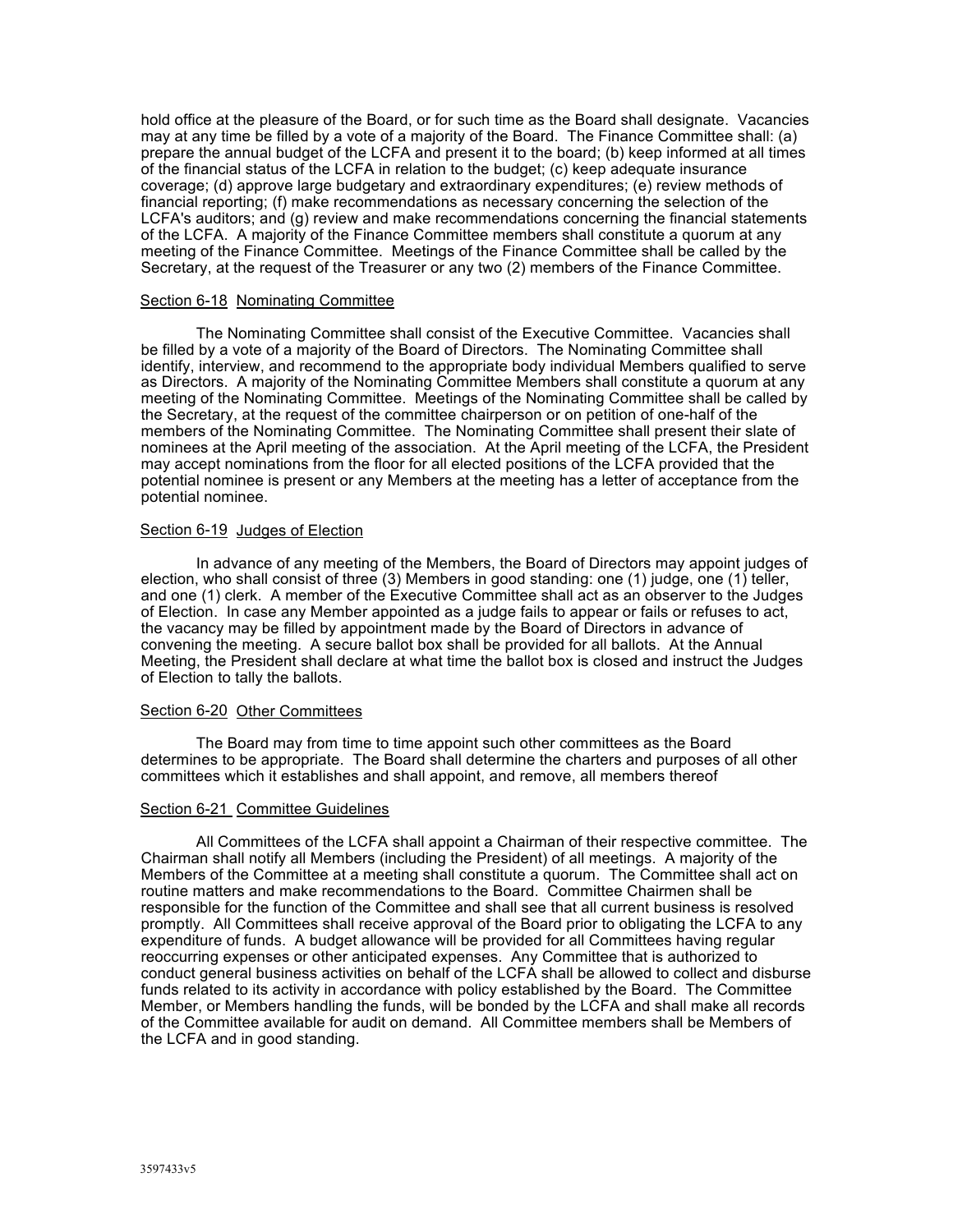## **Article VII**

## **LIABILITY AND INDEMNIFICATION**

#### Section 7-1 Scope of Indemnification

(a) The LCFA shall indemnify an Indemnified Representative against any Liability incurred in connection with any Proceeding in which the Indemnified Representative may be involved as a party or otherwise, by reason of the fact that such person is or was serving in an Indemnified Capacity, including, without limitation, Liabilities resulting from any actual or alleged breach or neglect of duty, error, misstatement or misleading statement, negligence, gross negligence or act giving rise to strict or products Liability, except where such indemnification is expressly prohibited by applicable law; or, where the conduct of the Indemnified Representative has been finally determined:

(i) to constitute willful misconduct or recklessness within the meaning of Section 5746(b) of Title 15 of the Pennsylvania Statutes or any superseding provisions of law sufficient in the circumstance to bar indemnification against Liabilities arising from the conduct; or

(ii) to be based upon or attributable to the receipt by the Indemnified Representative from the LCFA of a personal benefit to which the Indemnified Representative is not legally entitled; or

(iii) to constitute Liability pursuant to any criminal statute; or

 $(iv)$  to constitute Liability for the payment of taxes pursuant to Federal, State or local law; or

 $(v)$  to the extent such indemnification has been finally determined in a final adjudication pursuant to Section 7.06 to be otherwise unlawful.

(b) If an Indemnified Representative is entitled to indemnification in respect of a portion, but not all, of any Liabilities to which such person may be subject, the LCFA shall indemnify such Indemnified Representative to the maximum extent for such portion of the Liabilities.

(c) The termination of a Proceeding by judgment, order, settlement, conviction or upon a plea of *nolo contendere* or its equivalent shall not, of itself, create a presumption that the Indemnified Representative is not entitled to indemnification.

(d) For the purpose of this Article:

(i) "Indemnified Capacity" means any and all past, present and future services by an Indemnified Representative in one or more capacities as a Members, Director, Officer, or agent of the LCFA, or, at the request of the LCFA, as a director, officer, employee, agent, fiduciary or trustee of another corporation, partnership, joint venture, trust, employee benefit plan of other entity or enterprise;

(ii) "Indemnified Representative" means any and all Members, Directors, Officers and committee members and any other person expressly designated as an Indemnified Representative by the Board of Directors of the LCFA (which may, but need not, include any person serving at the request of the LCFA, a director, officer, agent, fiduciary of trustee of another corporation, partnership, joint venture, trust, employee benefit plan or other entity or enterprise);

(iii) "Liability" means any damage, judgment, amount paid in settlement, fine, penalty, punitive damages, excise tax assessed with respect to an employee benefit plan, or cost or expense of any nature (including, without limitation, attorney's fees and disbursement); and

(iv) "Proceeding" means any threatened, pending or completed action, suit, appeal or other proceeding of any nature, whether civil, criminal, administrative or investigative, whether formal or informal, and whether brought by or in the right of the LCFA or otherwise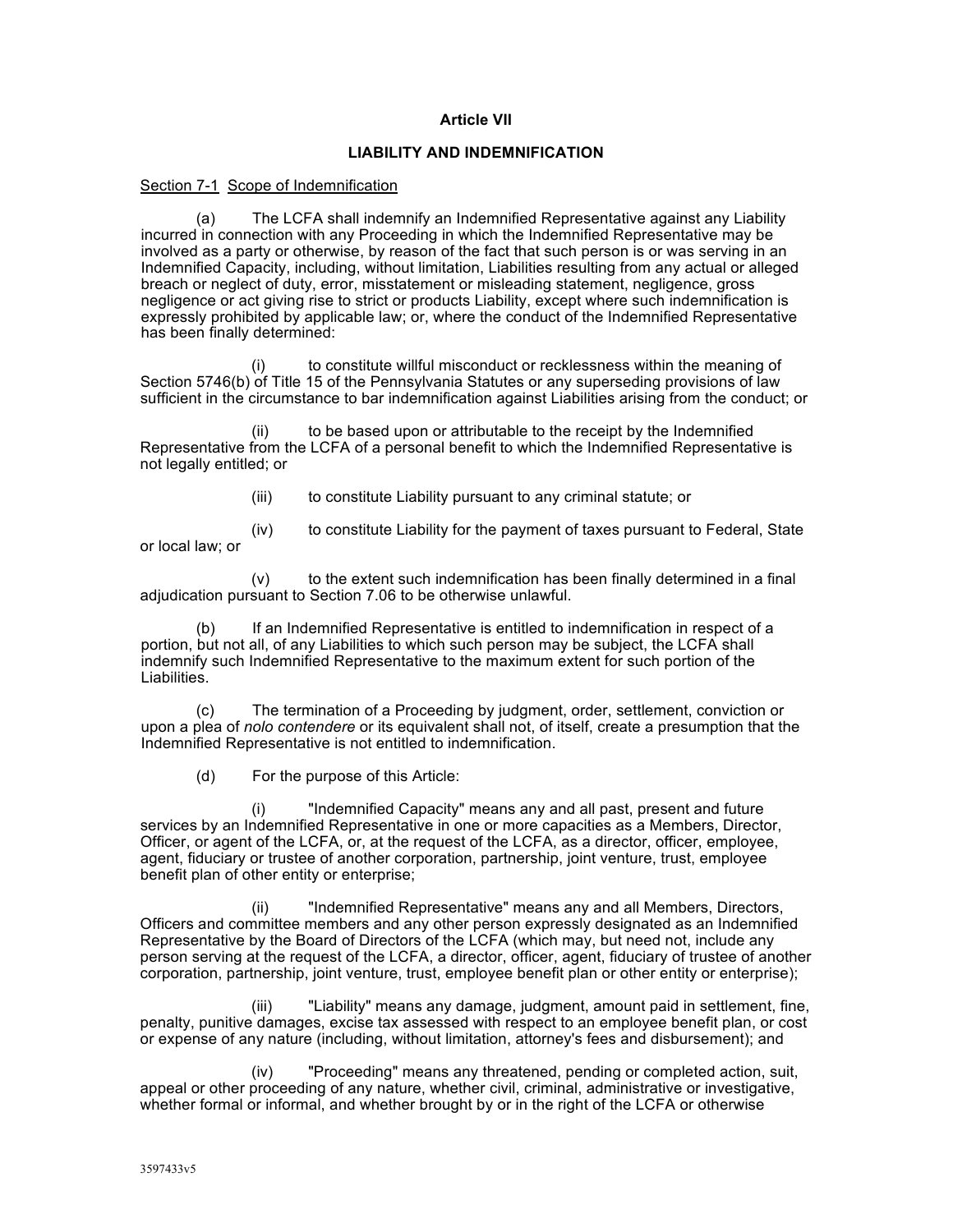involving LCFA, and its Officers, Directors, agents and employees.

### Section 7-2 Proceedings Initiated by Indemnified Representatives

Notwithstanding any other provisions of this Article, the LCFA shall not indemnify an Indemnified Representative for any Liability incurred in a Proceeding initiated (which shall not be deemed to include counterclaims of affirmative defenses) or participated in as an intervener or amicus curiae by the person seeking indemnification unless such initiation of or participation in the Proceeding is authorized, either before or after its commencement, by the affirmative vote of a majority of the Directors in office who were not parties to the action or Proceeding. This Section 7-2 does not apply to reimbursement of expenses incurred in successfully prosecuting of defending the rights of an Indemnified Representative granted by or pursuant to this Article.

#### Section 7-3 Advancing Expenses

The LCFA shall pay the expenses (including attorney's fees and disbursements) incurred in good faith by an Indemnified Representative in advance of the final disposition of a Proceeding described in Section 7-1 or 7-2 upon the receipt of an undertaking by or on behalf of the Indemnified Representative to repay such amount if it shall ultimately be determined pursuant to Section 7-6 that such person is not entitled to be indemnified by the LCFA pursuant to this Article. The financial ability of an Indemnified Representative to repay an advance shall not be a prerequisite to the making of such advance.

### Section 7-4 Securing of Indemnification Obligations

To further effect, satisfy or secure the indemnification obligations provided herein or otherwise, the LCFA may maintain insurance, obtain a letter of credit, act as self-insurer, create a reserve, trust, escrow, cash collateral or other fund or account, enter into indemnification agreements, pledge or grant as security interest in any assets or properties of the LCFA, or use any other mechanism or arrangement whatsoever in such amounts, at such costs, and upon such other terms and conditions as the Board of Directors shall deem appropriate. Absent fraud, the determination of the Board of Directors with respect to such amounts, cost, terms and conditions shall be conclusive and shall not be subject to violability.

### Section 7-5 Payment of Indemnification

An Indemnified Representative shall be entitled to indemnification within forty-five (45) days after a written request for indemnification has been delivered to the Secretary of the LCFA.

### Section 7-6 Arbitration

Any dispute related to the right to indemnification or advancement of expenses as provided under this Article shall be decided only by arbitration in Lancaster County, Pennsylvania, in accordance with the commercial arbitration rules of the American Arbitration Association then in effect, before a panel of three (3) arbitrators, one of whom shall be selected by the LCFA, the second of whom shall be selected by the Indemnified Representative and the third of whom shall be selected by the other two (2) arbitrators. In absence of the American Arbitration Association, or if for any reason arbitration under the arbitration rules of the American Arbitration Association cannot be initiated, and one of the parties fails or refuses to select an arbitrator, or the arbitrators selected by the LCFA and the Indemnified Representative cannot agree on the selection of the third arbitrator within thirty (30) days after such time as the LCFA and the Indemnified Representative have each been notified of the selection of the other's arbitrator, the necessary arbitrator or arbitrators shall be selected by the presiding judge of the court of general jurisdiction in such metropolitan area. The party or parties challenging the right of an Indemnified Representative to the benefits of this Article shall have the burden of proof. The LCFA shall reimburse an Indemnified Representative for expenses (including attorney's fees and disbursements) incurred in successfully prosecuting or defending such arbitration. Any award entered by the arbitrator shall be final, binding and non-appealable and judgment may be entered thereon by any party in accordance with applicable law in any court of competent jurisdiction, except that the LCFA shall be entitled to interpose as a defense in any such judicial enforcement proceeding any prior final judicial determination adverse to the Indemnified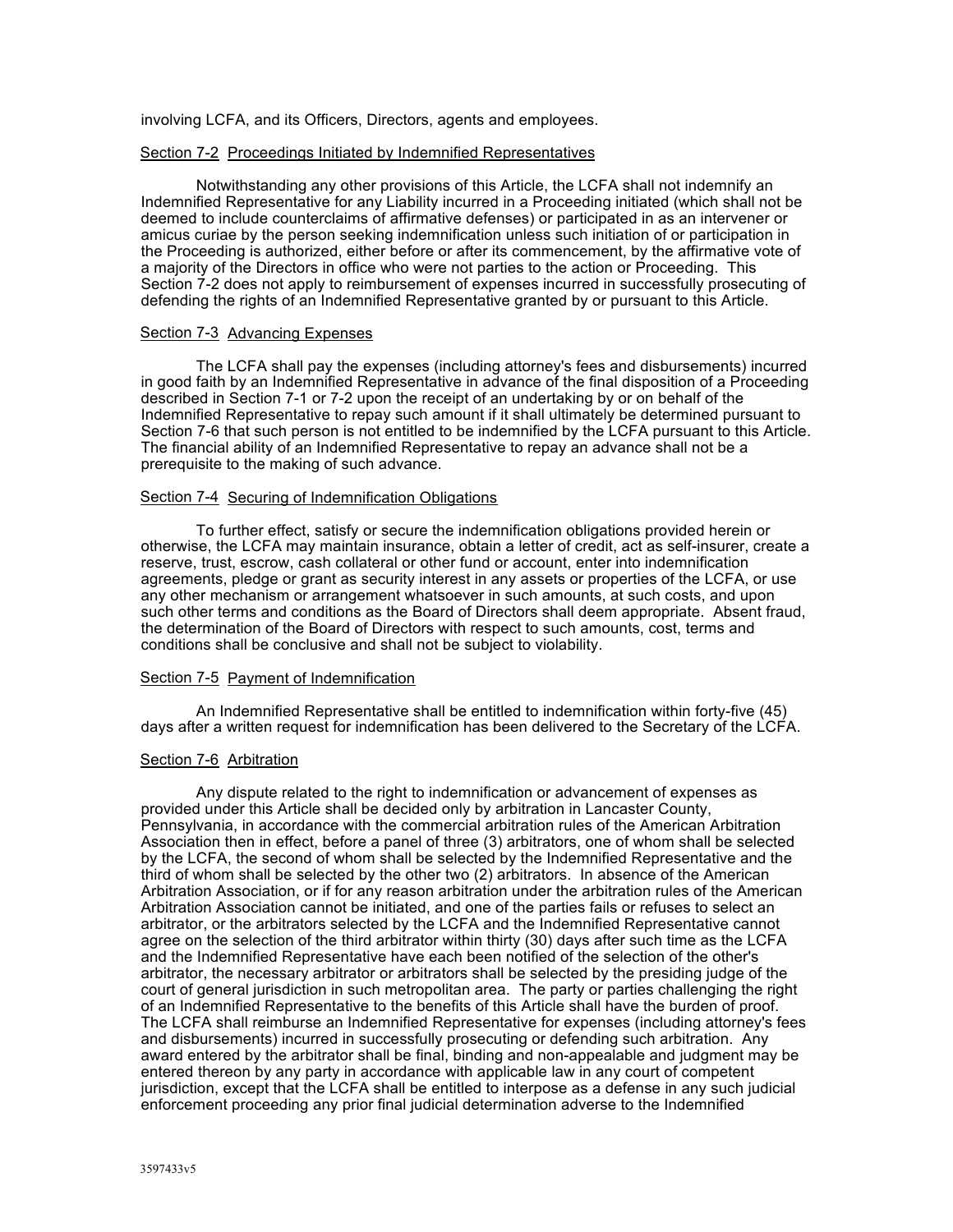Representative under Section 7-1(b) in a proceeding not directly involving indemnification under the Article. This arbitration provision shall be specifically enforceable.

### Section 7-7 Contribution

If the indemnification provided for in this Article or otherwise is unavailable for any reason in respect of any Liability or portion thereof, the LCFA shall contribute to the Liabilities to which the Indemnified Representative may be subject in such proportion as is appropriate to reflect the intent of this Article or otherwise.

### Section 7-8 Discharge of Duty

An Indemnified Representative shall be deemed to have discharged such person's duty to the LCFA if he or she has relied in good faith on information, advice or an opinion, report or statement prepared by:

(a) one or more Officers or employees of the LCFA whom the Indemnified Representative reasonably believes to be reliable and competent with respect to the matter presented;

(b) legal counsel, public accountants or other persons as to matters that the Indemnified Representative reasonably believes are within the person's professional or expert competence; or

(c) a committee of the Board of Directors on which he or she does not serve as to matters within its area of designated authority, which committee he or she reasonably believes to merit confidence.

#### Section 7-9 Mandatory Indemnification of Directors, Officers, Employees and Agents

To the extent that a Director, Officer, employee or agent of the LCFA has been successful on the merits or otherwise in defense of any Proceeding to which Section 5741 or Section 5742 of Title 15 of the Pennsylvania Statutes applies, or in defense of any claim, issues or matter therein, such person shall be indemnified against expenses (including attorney's fees) actually and reasonably incurred by such person in connection therewith.

#### Section 7-10 Contract Rights; Amendments or Repeal

All rights under this Article shall be deemed a contract between the LCFA and the Indemnified Representative pursuant to which the LCFA and each Indemnified Representative intend to be legally bound. Any repeal, amendment of modification hereof shall be prospective only and shall not affect any rights or obligations then existing.

### Section 7-11 Scope of Article

The rights granted by this Article shall not be deemed exclusive of any other rights to which those seeking indemnification, contribution or advancement of expenses may be entitled under any statute, agreement, vote of Members or disinterested Directors or otherwise, both as to action in an official capacity and as to action in any other capacity. The indemnification, contribution and advancement of expenses provided by or granted pursuant to this Article shall continue as to a person who has ceased to be an Indemnified Representative in respect of matters arising prior to such time, and shall inure to the benefit of the heirs, executors, administrators and personal representatives of such person.

#### Section 7-12 Reliance on Provisions

Each person who shall act as an Indemnified Representative of the LCFA shall be deemed to be doing so in reliance upon the rights provided by this Article.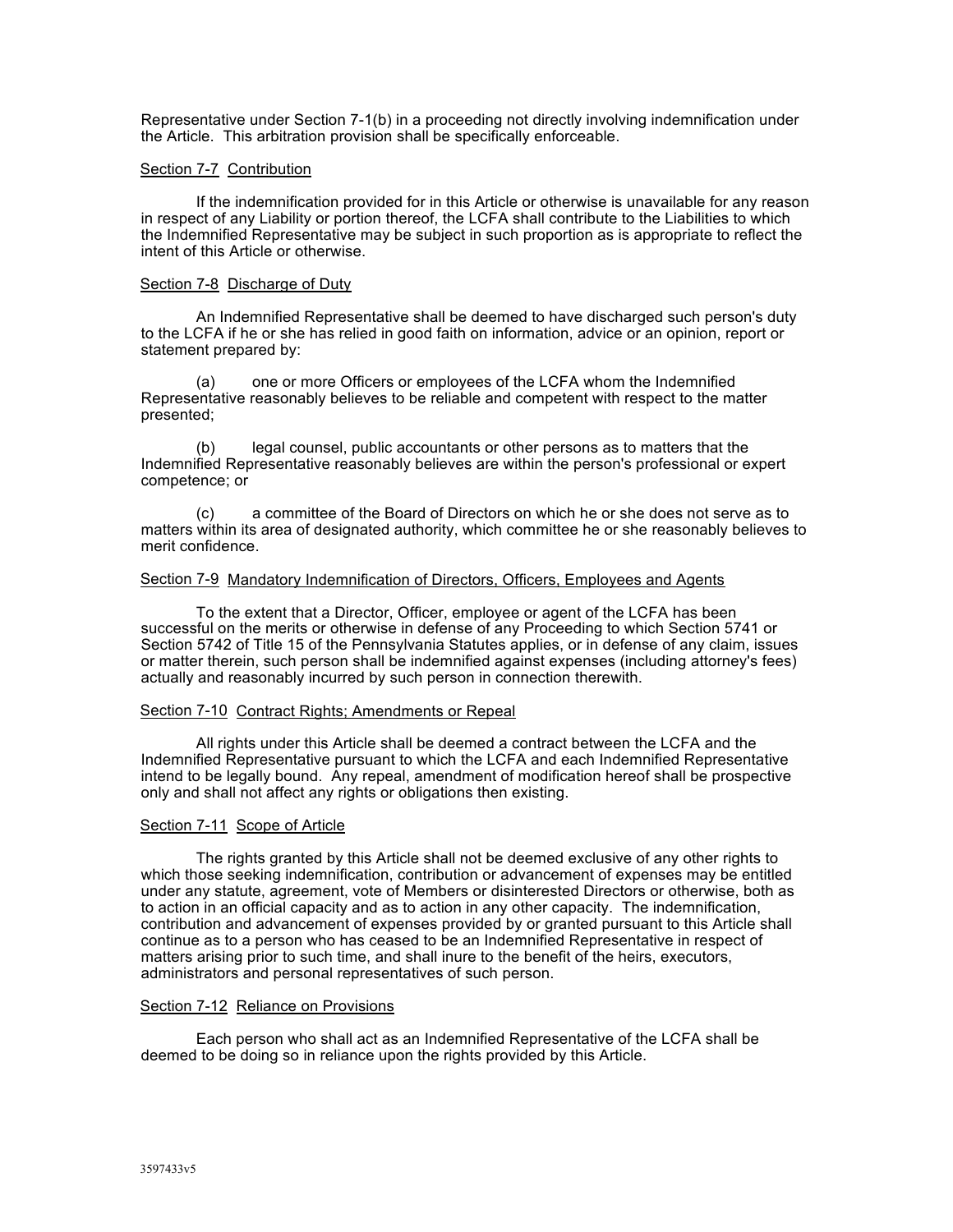## **Article VIII**

## **MISCELLANEOUS**

#### Section 8-1 Checks

All checks, notes, bills of exchange, or other orders in writing shall be signed by such persons as the Board of Directors may from time to time designate.

#### Section 8-2 Contracts

Except as otherwise provided in these bylaws, the Board of Directors may authorize any Officer or Officers, or agent or agents to enter into any contract or to execute or deliver any instrument on behalf of the LCFA, and such authority may be general or confined to specific instances.

### Section 8-3 Deposits

All funds of the LCFA shall be deposited from time to time to the credit of the LCFA in such banks, trust companies, or other depositories as the board may approve or designate, and all such funds shall be withdrawn only upon checks signed by one or more Officers or employees as the Board of Directors shall from time to time determine.

#### Section 8-4 Annual Report

The Board of Directors shall direct the President and Treasurer to present at the Annual Meeting of the Members and the Board of Directors a report, verified by the President and Treasurer or by a majority of the Directors, that discusses the activities of the LCFA during the fiscal year then ended. The contents of the annual report shall be as required by Pennsylvania law or otherwise specified by the Board. The annual report shall be filed with the minutes of the Annual Meeting of the Members and the Board.

### Section 8-5 Conflict of Interest

Any Member, Delegate, Director, Officer, employee, or committee member having a personal or business interest in a contract or other transaction presented to the Delegate Body, Board of Directors or a committee for authorization, approval, or ratification shall give prompt and full disclosure of his or her interest to the Delegate Body, Board or committee prior to its acting on such contract or transaction. The body to which such disclosure is made shall thereupon determine, by majority vote whether the disclosure shows that a conflict of interest exists or can be reasonably construed to exist. If a conflict is deemed to exist, such person shall not vote on, nor use his or her personal influence on, nor participate (other than to present factual information or to respond to questions) in the discussions. Such person may not be counted in determining the existence of a quorum at any meeting whether the contract or transaction is under discussion or is being voted upon. The minutes of the meeting shall reflect the disclosure made, the vote thereon, and, where applicable, the abstention from voting and participating, and whether a quorum was present.

#### Section 8-6 References

All references in these Articles to Sections of the Internal Revenue Code shall be deemed to refer to Sections of the Internal Revenue Code of 1986, as from time to time amended, and to the corresponding provisions of any future tax code, and to all regulations issued under such Sections and provisions.

#### Section 8-7 Amendment of Governing Documents

The Delegate Body shall propose any amendment to these bylaws or the Articles as follows:

(a) Amendments to the Articles or these bylaws must be proposed in writing to the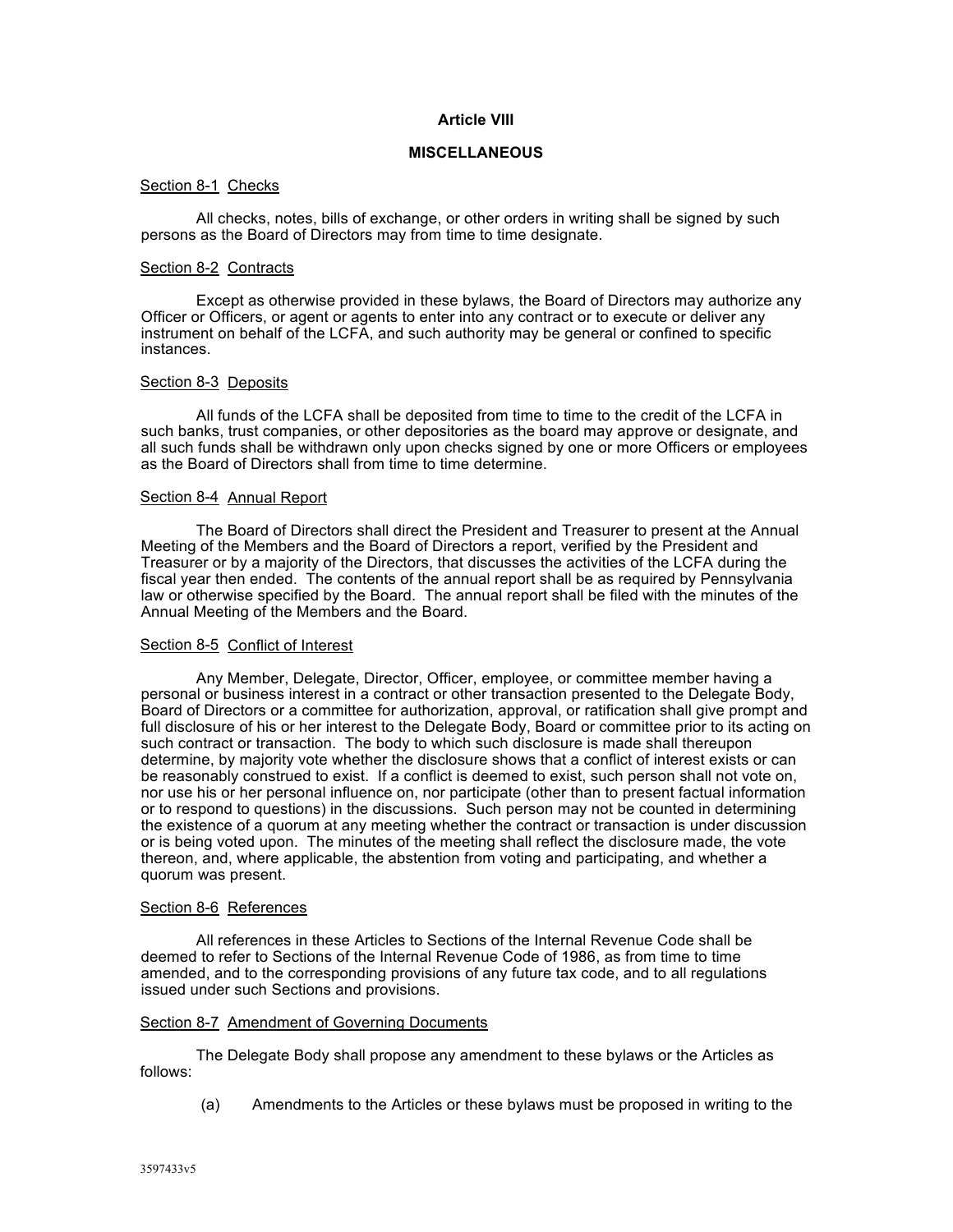Board of Directors for review. The proposal must be signed by an authorized individual on behalf of at least seven (7) current Member organizations in good standing. A contact person, including his or her address and telephone number, shall be designated by the group presenting the proposal. If the Board of Directors determines the proposal to amend the Articles or these Bylaws is valid, the Board will submit the proposal to a law firm that they shall choose for review.

(b) The proposed amendments shall then be read at three (3) consecutive scheduled meetings following which all Member Organizations shall be provided with a mail ballot to vote.

(c) To secure adoption, an amendment must be approved by a vote of two-thirds (2/3) of the ballots cast within the specified time.

## Section 8-8 Mail Ballot Procedure

All mail ballots shall be sent to the recorded address of each Member organization complete with return addressed envelope. The return date of the mail ballot may not be less than forty-five (45) days from the date of postmark to allow each Member organization time to consider the matter at their regular meeting. To be counted as a valid ballot, the ballot will require the signature of the Member organization's president, secretary and one (1) of the Member organization's registered Delegates. To secure adoption, approval must be by a two-thirds (2/3) vote of the ballots cast and received within the specified time.

## Section 8-9 Corporate Records

The LCFA shall maintain at its registered office, or at such other place designated by the Directors, a record book including the name and address of the Members, Delegates and Directors, a record of all proceedings of the Members and of the Board of Directors of the LCFA, a copy of the bylaws of the LCFA, including all amendments thereto to date as certified by the Secretary of the LCFA, and all records of account. No certificate shall be issued to evidence membership in the LCFA.

### Section 8-10 Trust Fund

The Association shall maintain a trust fund to be known as the Lancaster County Firemen's Association Trust Fund. The fund shall be maintained to ensure the long term solvency of the organization regardless of the level of fundraising activities. The principal of this fund shall not be dispersed for any purpose. The fund shall be built to and maintained at a level so as the annual income generated by the fund covers the charitable mission of the LCFA. The trust fund may consist of many umbrella investment accounts.

#### Section 8-11 Dissolution

Upon the dissolution of the LCFA, the Board of Directors shall, after paying or making provision for the payment of all of the liabilities of the LCFA, dispose of the assets as directed by the Orphans' Court Division of the Court of Common Pleas of Lancaster County, Pennsylvania, exclusively for such organization(s), as said Orphans' Court shall determine.

#### Section 8-12 Anti Harassment Policy

The LCFA prohibits and does not tolerate any type of harassment in the workplace or during any LCFA-related activity. The LCFA provides internal procedures for victims of harassment to report any type of harassment and disciplinary penalties for those who commit harassment. No employee, member, third party, or board member, no matter his or her title or position has the authority to commit or allow any type of harassment.

#### Section 8-13 Order of Business

Within the discretion of the President, the following shall be the order of business for regular and Annual Meetings: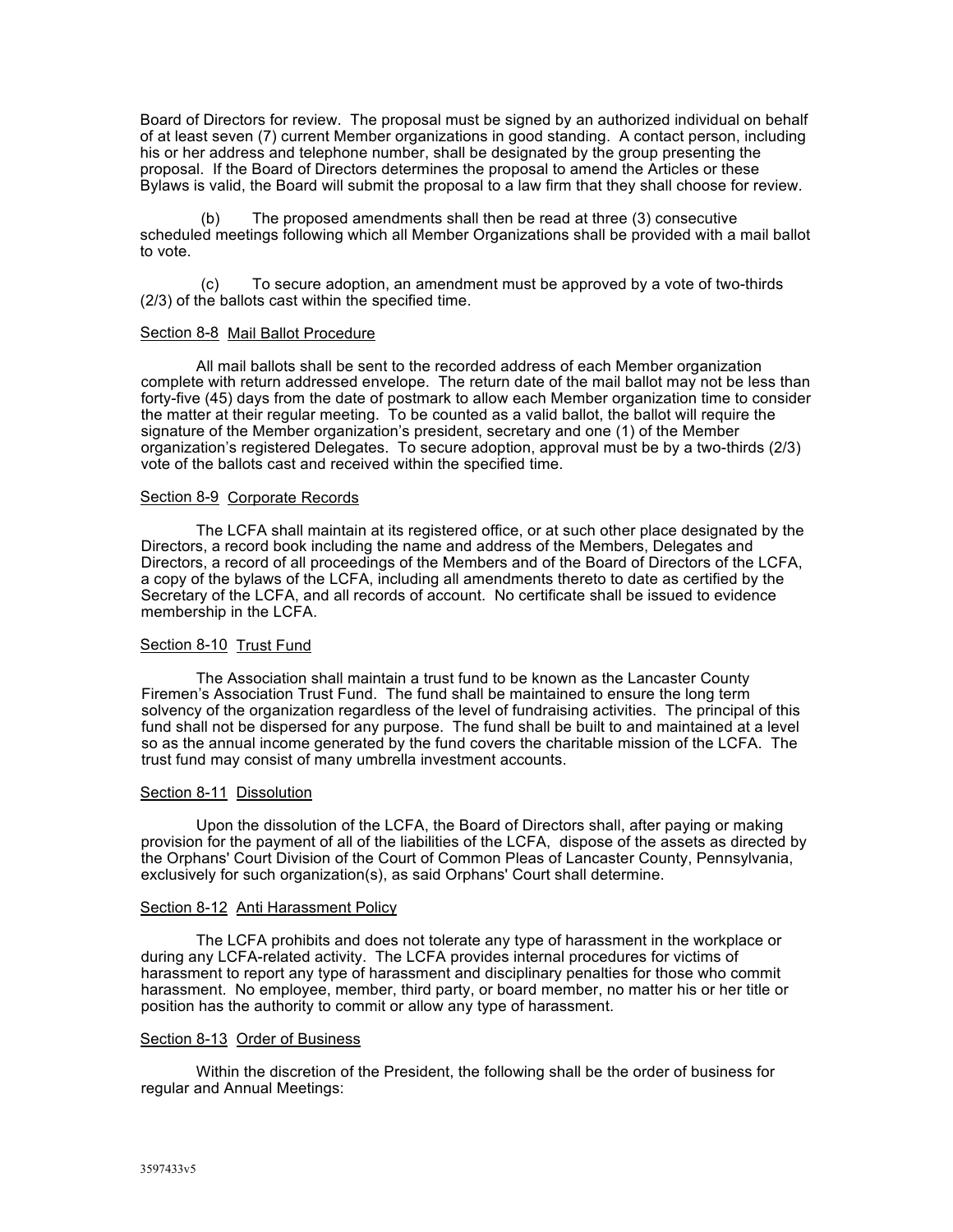- 1. Call the meeting to Order
- 2. Pledge of Allegiance to the American Flag
- 3. Singing of "America"
- 4. Invocation
- 5. Address of Welcome and Response
- 6. Roll Call of Officers
- 7. Appointment of Judges of Election (Annual Meeting)
- 8. Reading of Minutes of the past meeting
- 9. Secretary's Report
- 10. Financial Secretary's Report
- 11. Treasurer's Report
- 12. Chaplain's Report
- 13. Report of Delegates appointed by the Directors to represent the LCFA.
	- 1. State Firemen's Association
	- 2. Keystone State Fire Chiefs
	- 3. Firemen's Legislative Federation
	- 4. Southeastern Firemen's Association
	- 5. Pennsylvania Fire and Emergency Services Institute
- 14. Vice President's Reports

### Vice President of Finance

- 1. Finance Committee
- 2. Membership Committee
- 3. Memorial Committee
- 4. Annual Meeting Committee
- 5. Nominating Committee
- 6. Judges of Election

## Vice President of Operations

- 1. Executive Committee
- 2. Fire Expo Committee
- 3. Fire Safety Education Committee
- 4. County Fire Chief's
- 5. County Fire Police
- 6. Law and Legislative Committee
- 7. Special Committees
- 8. FSTA Manuals
- 9. Publications
- 15. Unfinished Business
- 16. Address or Special Feature
- 17. New Business
- 18. Nominations of Directors (Annual Meeting)
- 19. Judges of Election Report (Annual Meeting)
- 20. Installation of Directors (Annual Meeting)
- 21. Number of Officers and Delegates in attendance
- 22. Announcements
- 23. Place of Next Meeting
- 24. Benediction
- 25. Move to Adjourn